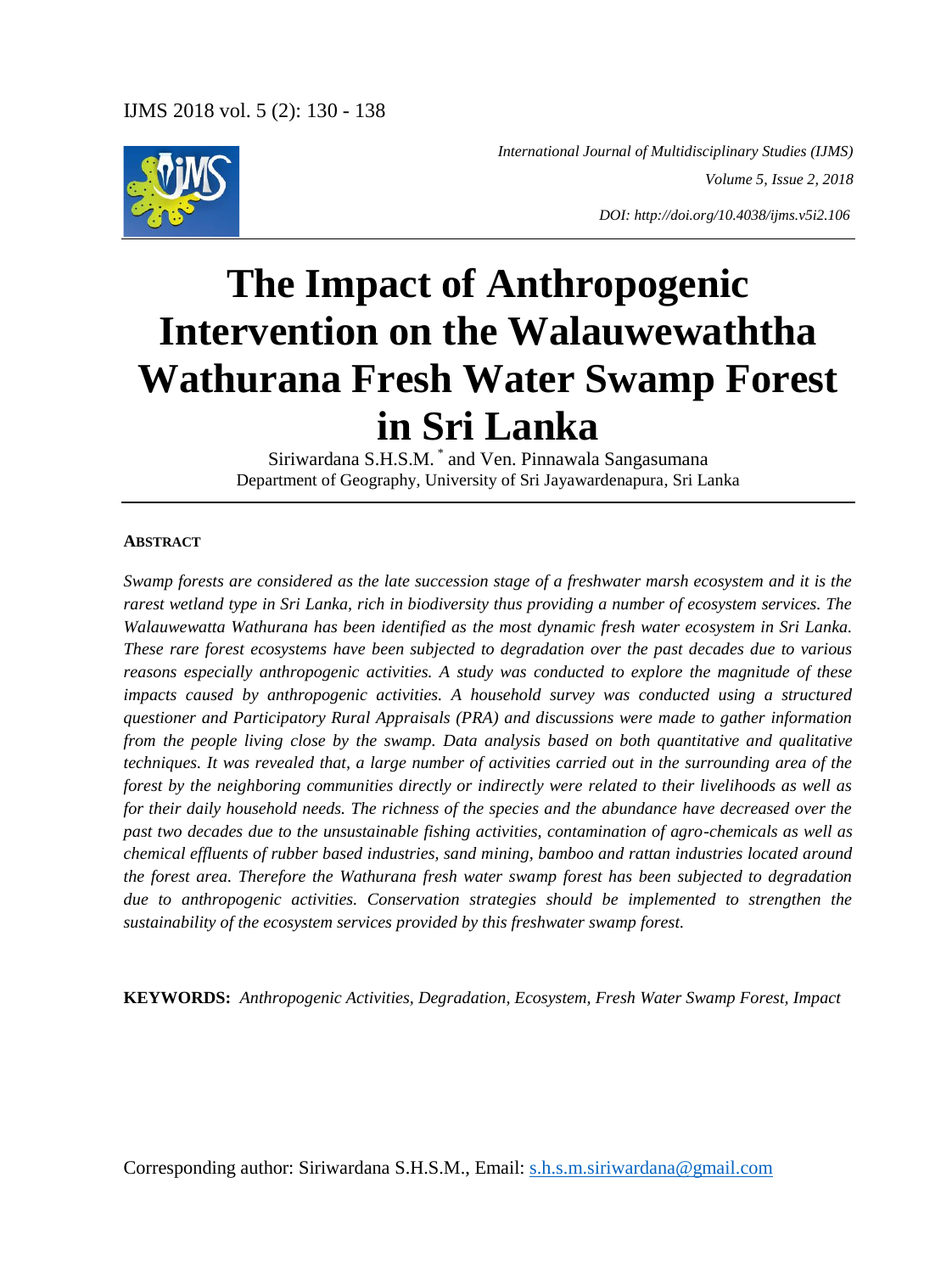# **1. INTRODUCTION**

Fresh water swamp forests can be defined as a major sub category among the global environmental systems presented by the international wet land classification. "These are the rare environmental systems based on pure and fresh water" (Wijesingha 1988). Fresh water swamp forests can also be defined as "the late succession stage of a freshwater marsh ecosystem" (Central Environmental Authority, 1994). These forests are formed as a result of monsoons and floods; when water is deposited on land or when low lands are submerged by water creating different layers and strata on the ground. This formation continues for a long period of time and as a result fresh water swamps are created. (Wijesingha 1988) These are considered as one of the most spectacular and significant environmental systems in the world.

 These forests can be found in the northern latitude of 80 up to the southern latitude of 35 from the equator. But even in these areas fresh water swamps are distributed 1200m above sea level around low tropical and sub-tropical areas. The trees surrounding these areas are connected to the soil. Trees in this are adapted to grow according to the soil conditions, floods and are able to grow freely in shallow water throughout the year. To define these kinds of areas, the word "*waturana*" is used in the Sri Lankan context. From this word, it can be directly defined that this natural creation is directly associated with water. There is a very important relationship among the fresh water forests, trees, animals and water. As a result of this special interconnection and the dynamic features, the fresh water swamps evidently become important to be studied.

These areas are rich in biodiversity as well as a very sensitive environmental system. They contribute to establish the environmental equilibrium of nature. Fresh water swamp forests not only become

important to the environment, but it also serves many advantages for humans. The ability to hold a large capacity of water as the swamps are usually situated in low valley areas helps to store water and control its flow. This also helps to control and reduce the impact of floods. Also, fresh water swamp forests can function as a water purifier as it absorbs the poisonous elements in water which assures the clean conditions of drinking water around the area. But, many threats are levelled against these natural creations, owing to industrialization, increase of habitations, and mechanization which obstruct the flow of water. (Central Environmental Authority 1994)

The *Wathurana* fresh water swamp forest is one of the most spectacular creations of nature. In Sinhala, the word "*Wathurana*" means that it is an area where water gets collected from time to time. This forest is located in the town of *Bulathsinhala*, 25km away from the Kalutara town in the *Damparadugoda* GN Division facing the enchanting beauty of the *Kalu Ganga* river. The forest is spread in an area of 62045 hectares. (1398/21, The Gazette, 2001. 04. 24). The forest area near in the lower valley of *Kalu Ganga* river is 100-150m above the sea level. There are two main water resources in *Wathurana: Kukulu Ela* and *Batapotha Ela*. *Wathurana* can be found aligned to the left river bank of the *Botapotha Ela* which is a branch of the *Kalu Ganga* River. The two main types of soil in this area are: red and yellow podzolic and moist soil. Above these two layers of soil, a layer of carbonic material can be found. (Fernando 2013: 214). Since *Wathurana* forest is located in the lower wet zone, there is a unique and inherent climate. The monthly median temperature in the surrounding area is usually 27.3C. The annual rainfall is normally 4000- 5000mm. (IUCN 2007). The main source of rainfall is the south-west monsoon.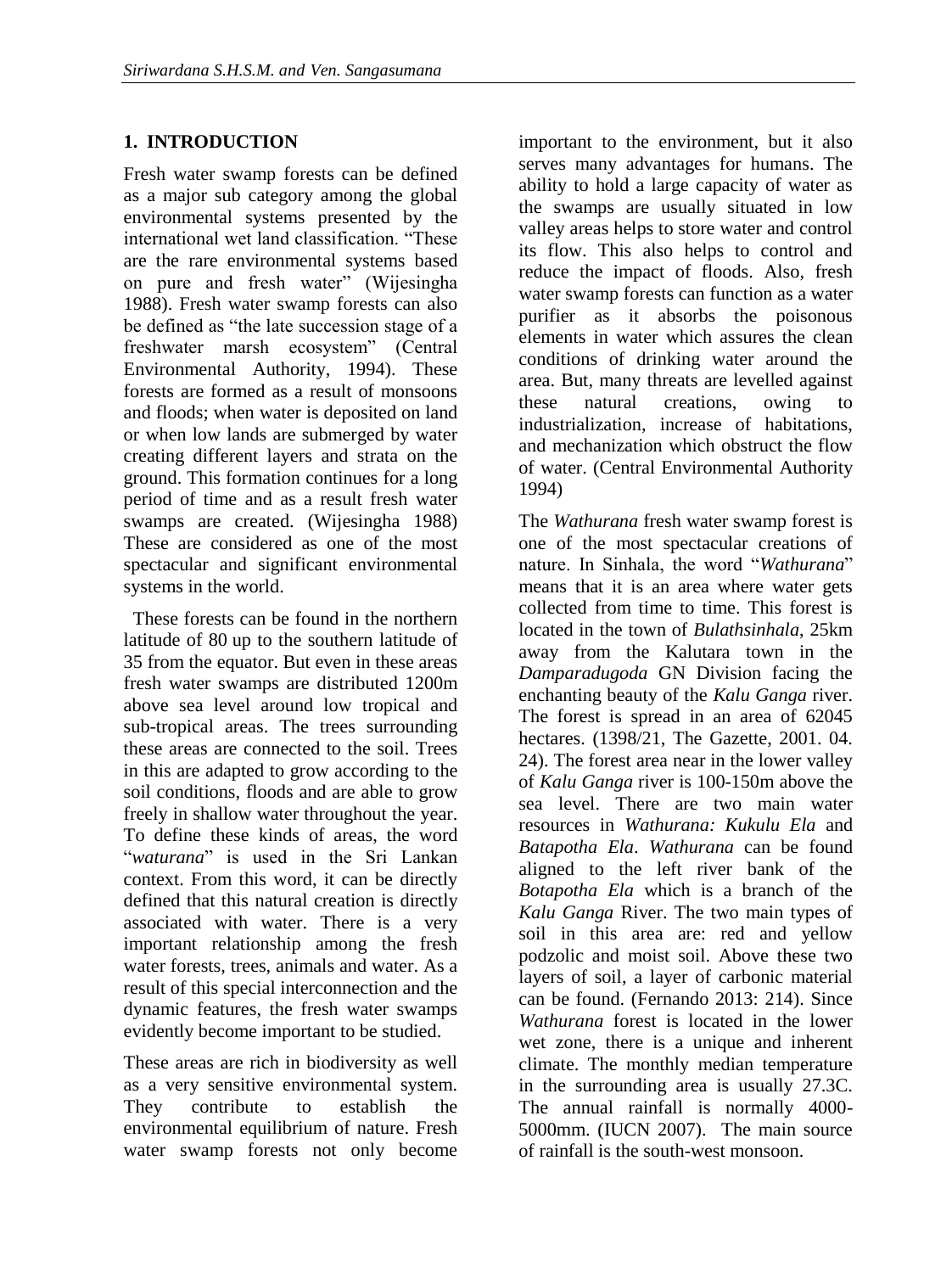Even though *Wathurana* is a swamp area, it can be considered as a "swamp forest" because of the special formation of its trees and vegetation. The trees that can be identified in this area are also commonly seen in low country rainforests. In the *Waturana* swamp forest, two tree types that are point endemic can be identified (IUCN 2007). These are *Horawal (Stemnoporus mooni*), *and Suwada* **(***Mesua stylosa***).** The fauna that lives in this swamp forest are often species that face endangerment and often rare and indigenous. It must be specially noted that the swamp forest is located in a private land that belongs to the family of *Wijesekara*. According to the 1980 Environmental Act of number 47, the *Wathurana* swamp forest in the *Walauwewatta* fields was declared as an "environmental protection area" through the special gazette of 1398/21 in the year 2009. According to the gazette, the power to carry on tasks and to enact authority inside the swamp forest is given only to the Central Environmental Authority. (21 The Gazette , 2009. 04. 29)

Since the *Wathurana* swamp forest area is high in its biodiversity, there is more harm from human activities. This condition would bring out continuous damage and would evidently harm the existence of this environmental system. In 1980, the area of the swamp forest was estimated at nearly 11 hectares. But almost after 10 decades, the calculations show that the area consisted only of 6.0245 hectares as a result of the human invasions on the land which used to be occupied by the swamp forest. Under these circumstances, a study conducted on the impact of human involvement with regard to the *Wathurana* swamp forest is essential to identify and reduce the negative human involvement on this natural manifestation.

# **2. METHODOLOGY**

The midpoint of the *wathurana* is located in between the 6º 37´- 6º 39´NL, 80º 11´-80º 13´EL (IUCN, 2007. There are around 176 families living in the area of *Damparadugoda* where the study is being conducted. For the study 20% of the families in the area were selected. (Approximately 40 Environmental Authority was consulted. families) .Data was collected using questionnaires, interviews, direct observations, Participatory Rural Appraisals (PRA) and Check list survey. The collected data was analyzed in both quantitative and qualitative methods. For documents of verification, the 2011 report issued by the Central Environmental Authority was consulted.

# **3. RESULTS AND DISCUSSION**

### **3.1 The Harmful effects on Forests due to Livelihoods.**

There are 630 people belonging to the 176 families living in the GN Division of *Damparadugoda*. When considering ownership of lands, 67.5% of land area is freehold lands, 15% occupied by land houses and 12.5% of the people live in state lands. The data pertaining to employment in the *Damparadugoda* area can be observed from the graph 3.1. When considering employment in this area, it can be observed that for each family at least one person is employed. For 32.5% of households, one individual, for 57.5%, two members and for 10% of households, three members are engaged in employment.

The main vocation of most of the villagers is working as labors in plantation estates. They are most often engaged in the production of rubber, clearing of lands, plucking tea leaves, maintenance and cleaning of estates are commonly done. The main employment of about 47.5% of the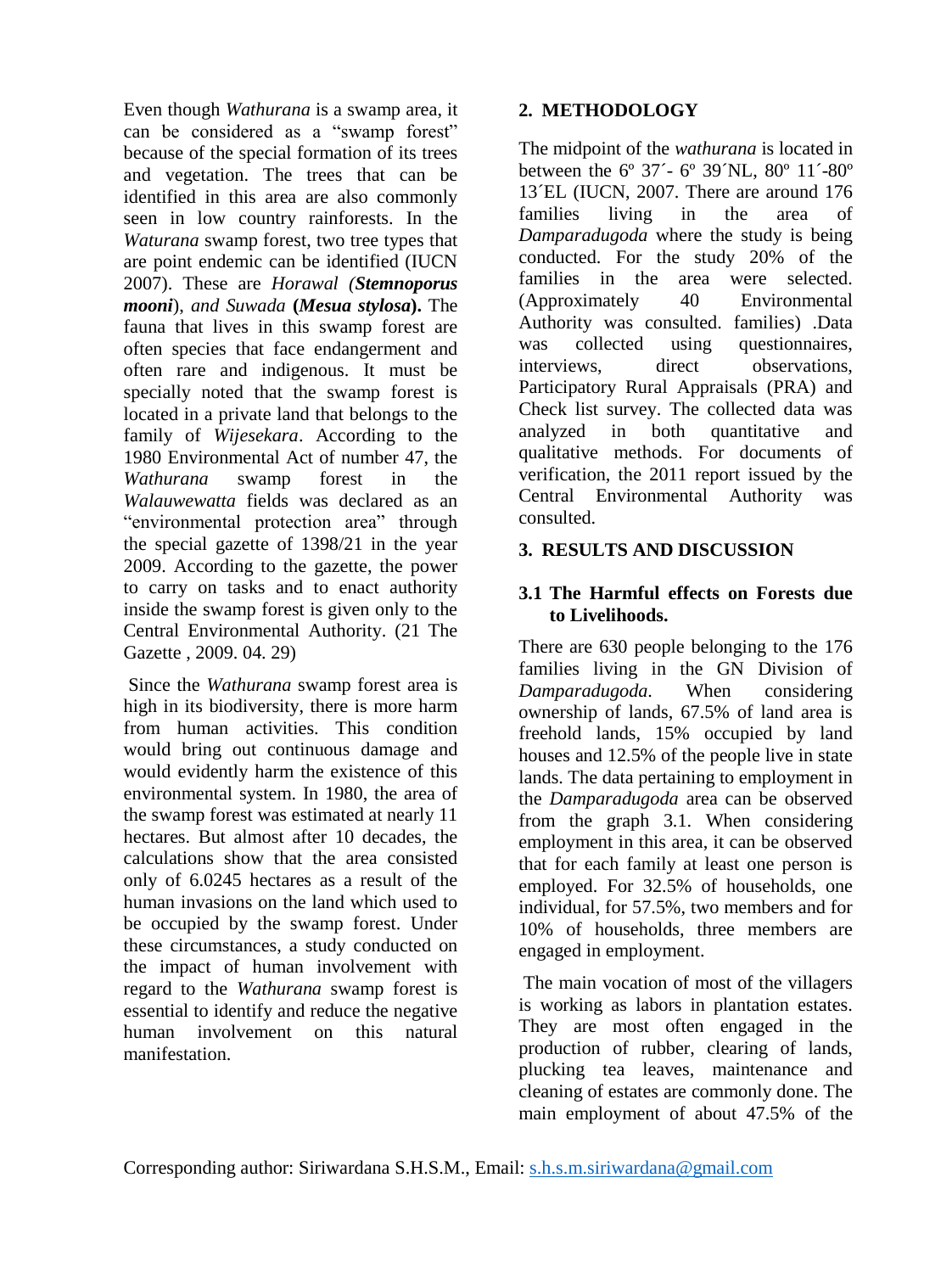villagers is based on the *Wathurana* swamp forest. Apart from that, about 27.5% of the villagers are engaged in jobs such as masonry, carpentry and cleaning. About 17.5% are engaged in vocations connected to wood mills, garages, driving, and factories and mainly in industries that produce rubber related goods. The level of income of these people is in a low level and often it exceeds the monthly expenditure of each household.



**Graph:** 3.1 **Source:** Resource profile, *Bulathsinhala* AGA Division

As a result of this situation, most of the people focus their attention on other jobs that would give theme additional income. Often, they turn to fishing, bamboo industry, cane industry, hunting, planting,

sand mining, invention of sheet rubber and production of coal. The following pie chart (Graph no.3.2) shows the percentages of additional employment in the location in consideration for the study.



**Graph: 3.2 Source:** Resource profile, *Bulathsinhala* AGA Division, 2017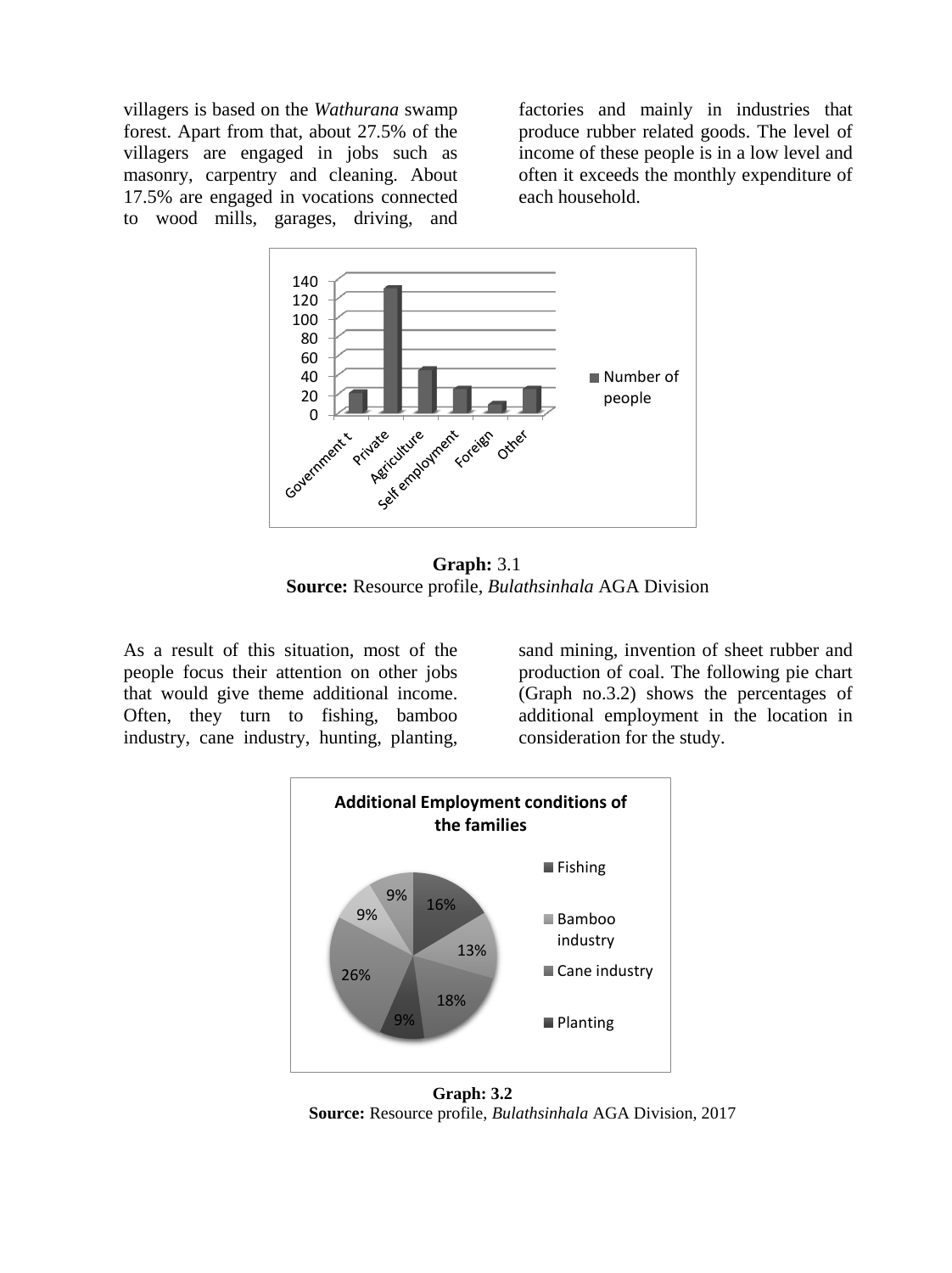According to the graph no1.2, the majority of the people consisting of 26.05% are engaged in soil lifting and 18.39% are engaged in the cane industry. 16.39% are engaged in fresh water fishing industry and 8.69% each are engaged in rubber sheet production, planting and weeding and coal production. Most of these producers engaged in these different vocations and industries usually extract the needed resources from the nearby swamp forest.

#### **Fresh water fishing industry**

Around the *Wathurana* area, people often use two major methods of fishing. They often fish using the most commonly used fishing rod or they use the method of placing fish traps. The most popular method is using the fish traps which are often done once the floods around Wathurana begin to recede. When the floods begin to retreat, the villagers would build barriers across the deepest pits in the streams using sand bags, pieces of wood and branches. (Photograph 3.1) The area which is abundant in tree roots is chosen by the fish as their habitats. They dig holes in these areas and create their own habitats. (Photograph 3.2) As a result the villagers surround these areas with wood and sand bags to catch fish.





Create barriers and Nish nest Photograph no.  $3.1 \& 3.2$ **Source:** Field data, 2017

The people cut off these nests built by the fishes using sharp equipment. After this step, they empty the water in the fishing trap. The remaining fish can be collected from the pit after the water has been drenched out of the pit. In this way, the villagers also destroy the holes where the fish lay their eggs. In the process of removing water out of the fishing traps, a lot of small fishes are killed and this causes a major decline in the population of fish in the swamp area.

# **The bamboo industry and the cane industry**.

About 13.06% of the villagers are engaged in the bamboo industry and the bamboo (*Ochilandra stridula)* that is necessary for this industry is extracted from the swamp area. Another major income generator of the *Damparadugoda* villagers is the cane industry. About 18.39% of the people are engaged in this industry.

# **Sheet rubber industry**

Around the *Wathurana* area, a lot of rubber plantations can be found and a lot of people are engaged in the creation of sheet rubber. They put acid to solidify the rubber and uses a rubber roller machine to remove the excess water. The rubber roller removes the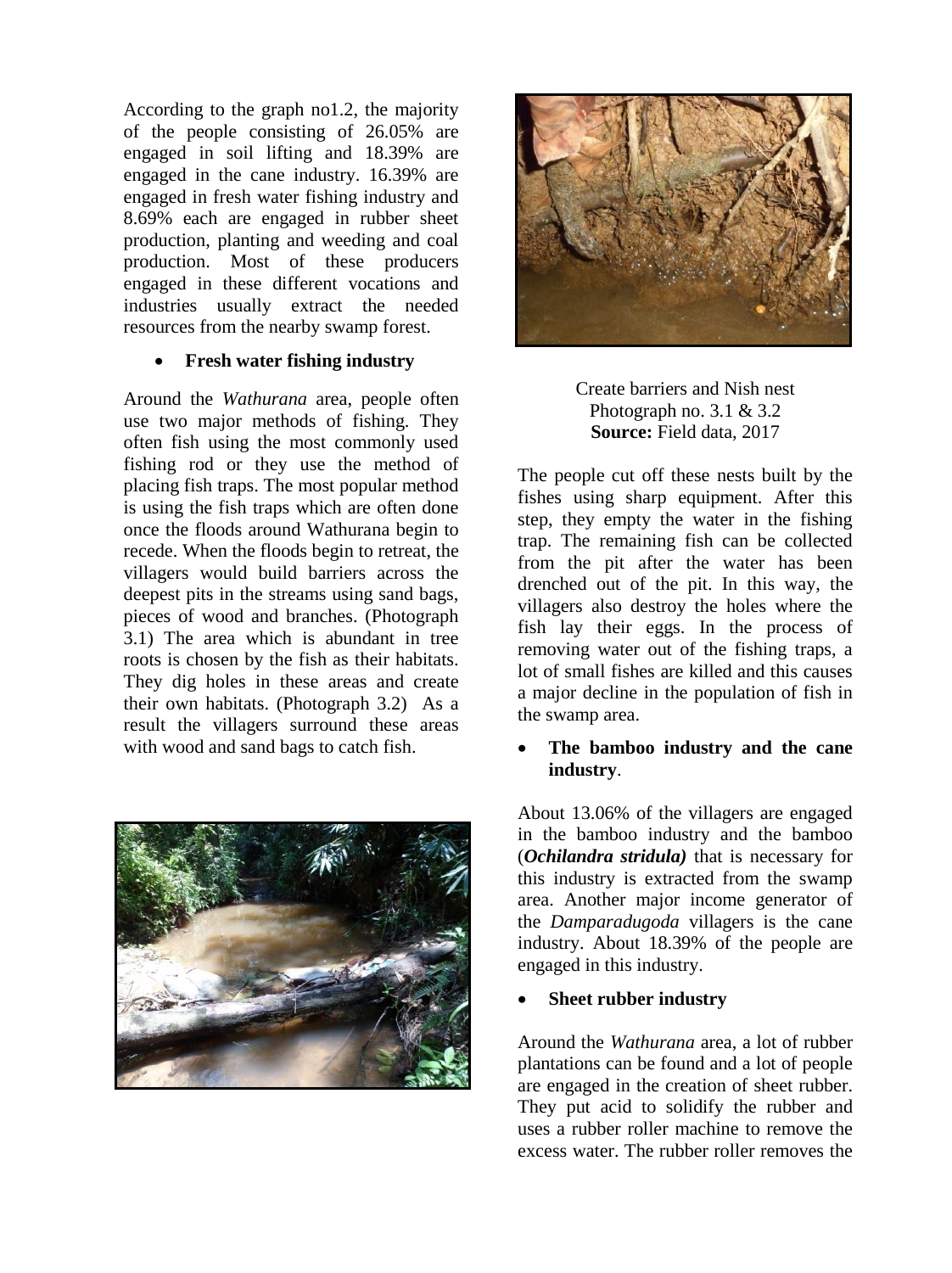excess water which is also infused with acidic substances and the water is disposed to the *Kukulu Ela* and *Batapotha Ela*  streams. This causes harm for the fishes and the aquatic life that rests underneath these rivers.

### **3.2 The harmful effects on the forests as a result of extraction of forest resources**

Most of the villagers depend on wood as a source of energy and they obtain wood from the surrounding forests. They use the soil around the area in building and construction. As the *Wathurana* area is rich in medicinal plants such as *Hin Bovitiya, Iramusu, Samadara, Iratamadiya, Gonika and Muswanda*. The villagers often extract these plants from the surrounding forest area. As a result indigenous plants with precious medicinal qualities have begun to disappear from the area.

#### **3.3 The harmful effects on the forest due to agriculture**

In the *Wathurana* area, 38 acres are already used for plantations and 39 acres are still not used for any form of plantations. The villagers engage in planting tea, rubber, coconut and vegetables. 60% of the villagers engage in agricultural vocations while they are engaged in other permanent vocations.

Agriculture is an inseparable part in their lives. 30% of the villagers engage in permanent agricultural vocations. Except the Eastern area known as "*Honaka*", all the other areas in *Wathurana* are flourished in agriculture and plantations of tea, rubber and coconut. The following graph no 3.1 clearly depicts the number of families that are engaged in agriculture in the area of *Damparadugoda* and the main plantations are tea, coconut and rubber.





 **Graph: 3. Source:** Resource profile, *Bulathsinhala* AGA Division, 2017

The paddy famers in the area have acquainted themselves with different chemical usages. 26.67% of the villagers have been engaged in paddy cultivation for 1-5 years and 33.33% families have been engaged in the same cultivation for almost 5-20 years. 60% of the population has been engaged in paddy cultivation for more than 20 years. Out of the areas where paddy is cultivated 53.3% is situated near the depths of valleys. To minimize the harmful effect of insects on the crops, the farmers have been using various methods from the ancient times. But now the situation has undergone a drastic change. Farmers have begun to use harmful pesticides and fertilizers consisting of urea, phosphate with high levels of chemicals and muriate of potash. Even though the famers in the past have used nature- friendly measures to safeguard their crops, the modern day cultivators have adopted these harmful fertilizers owing to the ease of usage. The ancient methods of eradicating pests are adopted by only 13% of farmers. Chemical fertilizers are used by 86.67% of farmers. For more than 10 years, farmers have been using these chemical fertilizers and pesticides for the sole purpose of obtaining better crops. It should also be noted that 93% of these farming lands are situated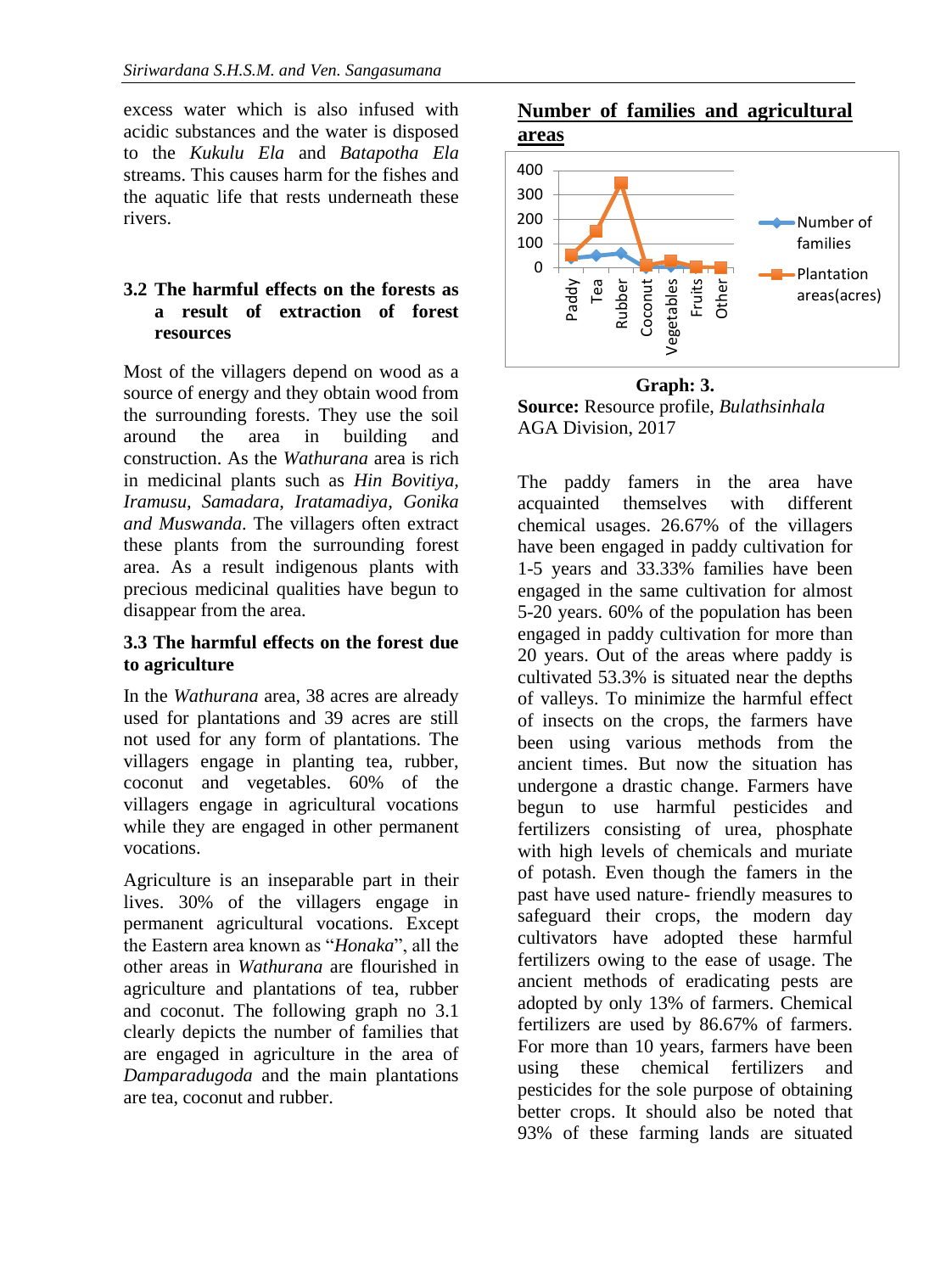near water streams. These small water streams are directly or indirectly connected to the major waterways of *Kukulu Ela* and *Batapotha Ela*. The poisonous composition in the water ways and the addition of chemicals into the water and the neighboring fields has been taking place for a prolonged period of time. This has created many harmful threats and effects on the fishes and aquatic life. Apart from this, there is a large abundance of tea and rubber plantations in the surrounding area of the forest. In the area, agricultural activities are done in abundance including tea, rubber and paddy. About 58.3% of the land is owned by the land owners and they have continuously engaged in paddy cultivation for more than 20 years. These cultivation areas are situated above the altitude of *Wathurana*. As a result of this raised altitude, the chemicals and the fertilizers used in the cultivated lands easily washes into the swamps during the rainy season. As a result of this phenomenon, the aquatic and geographical systems are directly affected. This has hugely affected the reduction of aquatic life in the water sources in the *Wathurana* swamp forest.

Moreover, the people who live near the swamp forest dispose garbage along the periphery of the forest. Since the swamp forest consists of massively different bio diversity, many tourists, students and environmental enthusiasts visit to witness its beauty. Even though the swamp forest can be considered as an ideal place for experiments and observations, the bio diversity of the swamp forest can be easily harmed because of the sensitive nature of its vegetation and the excessive number of visits paid by the tourists. When a large crowd of people walk inside the forest at once, the small plants and vegetation grown inside the swamp forest are easily squashed and the forest cannot bear the weight of many footsteps. The *horawal* plant is easily affected by this phenomenon. Since houses

and other construction sites can be seen up until the periphery of the swamp forest, *Wathurana* is directly exposed to the outer world. Continuous deforestation and the clearing of the swamp area for construction purposes directly affects the life span of the swamp forest as well as the fauna and flora that resides inside it. According to the graph 3.4 and 3.5 it is clear that there is a reduction of extracting forestry items for the usage of people. But it should be clearly noted that although there is a reduction of human intervention, still the harmful results done by humans to the swamp forests rest at a very high rate.

#### **The Changes that have taken place with**



Source: Field data, 2017

**Figure 3.1**: The number of families that used *Wathurana* to extract forestry items 20-25 years ago





**Figure 3.1:** The number of families that use *Wathurana* to extract forestry items at the moment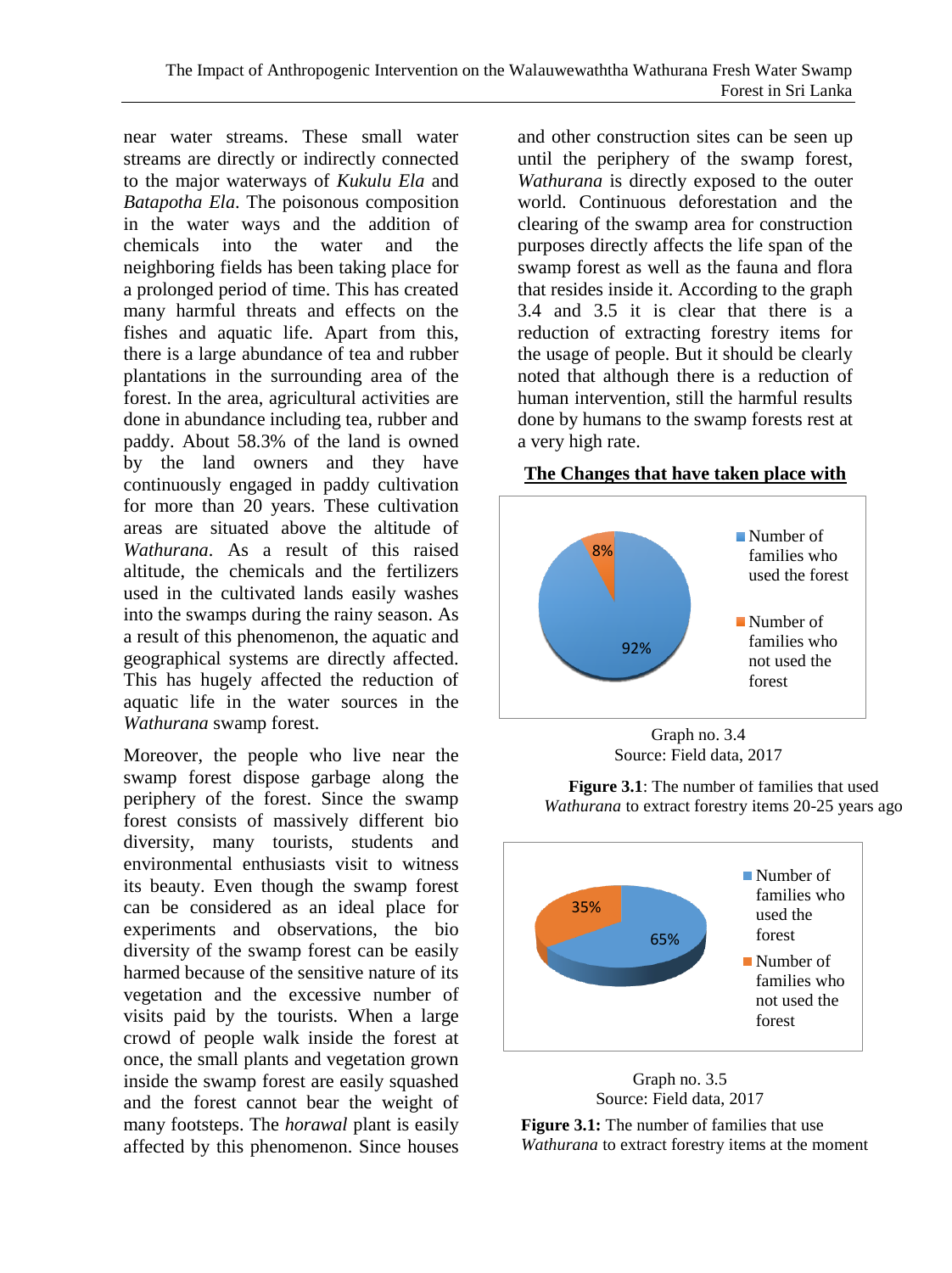# **4. CONCLUSTION**

*Wathurana* is considered as an important natural manifestation where much endemic and rare aquatic speices can be discovered. It is home to different types of local flora and fauna. But due to many human actions the swamp has lost its allure. People have made pits in the river banks and on the depths of the rivers, As a result the fresh water fishes and aquatic life have begun to disappear. In the same way people have built artificial barriers around the rivers causing an extreme widening of the banks and excessive soil erosion. This action also contributes to the collapse of trees in the surrounding area. People excessively extract bamboo, cane, sand, wooden poles, clay and other natural material for their vocations and construction. Those who live closer to the *Wathurana* area usually engage in these activities and consider the swamp forest as an area essential for their daily survival. As a result of this excessive collection and extraction of natural items from the forest, a fast reduction of the fauna and flora can be seen. Another factor is the addition of chemicals and fertilizers released from the factories and industrial sites surrounding the area. The water resources are directly affected by the release of chemicals and create detrimental effects on the aquatic life as well. Since the swamp forest is located in the middle of many factories, the effect is inevitable and the release of chemicals to the swamp fields has been continuously happening for more than 15-20 years. The people living in the neighbouring area release their nondegradable garbage into the waterways creating more water pollution. Since the swamp forest is surrounded by rubber plantations, the rubber tree has become a threat to *Wathurana*. The rubber tree occupies a large area for its continuous growth and it blocks the growth of other plants in is surrounding area.

Even though this area of *Wathurana* fresh water swamp forest has been named by the

Central Environmental Authority as a environment protection area that must be secured, it seems that the people living in the area do not consider and value its importance. But it should be mentioned clearly that more than the older generation, the younger generation that resides near *Wathurana* swamp forest has developed an interest towards protecting and safeguarding this natural heritage. Their understanding about the importance is much greater than that of the older generation. Even though many studies have revealed that extraction of natural resources from it has caused a lot of damage to the forest, most villagers do not pay attention to the fact. They engage and continue in the task of extracting natural resources from the swamp forest without paying any attention to the damages that it might cause. This forest is a relatively small forest. When people continuously use the forest's resources for their own self gains, it can create a major impact on the loss of the beauty and the richness of the forest. The human actions will have a great impact on the existence of animals as well as the vegetation. Even though the Central Environmental Authority has named this area as a secured natural area, the government does not pay enough attention towards safeguarding these natural resources. Since the government has turned a blind eye towards safeguarding and educating people about the forest, the people have neglected the importance of the swamp forest. The need to protect, educate and spread awareness about the importance of the swamp forest has been crucial in the modern day. Steps must be taken to create a restricted area around the swamp, to educate the villagers, to take legal action and to develop more research and studies conducted on the swamp.